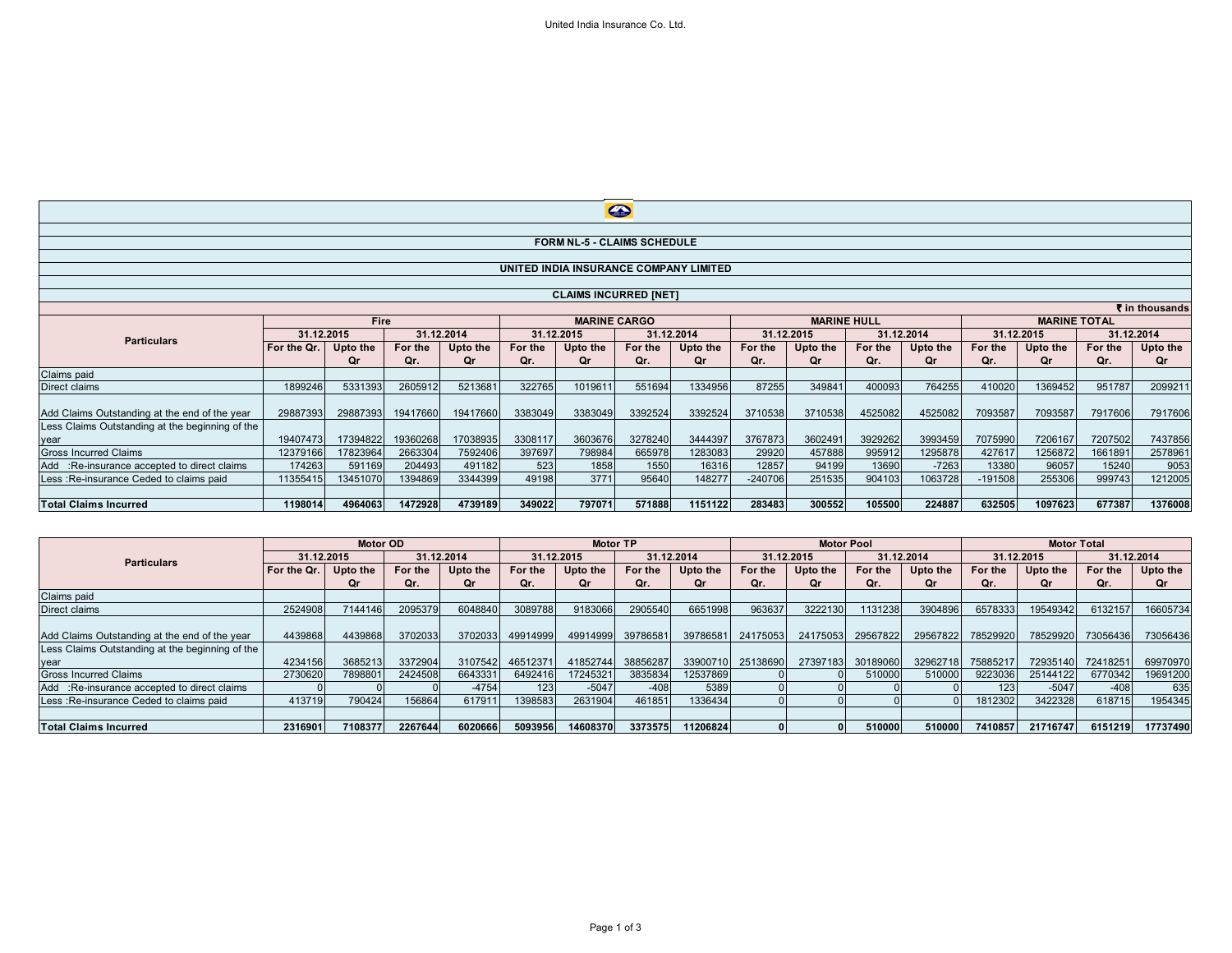|                                                 | <b>Workmen Compensation</b> |          |            |          | <b>Personal Accident</b> |          |            |          |            | Aviation |            |          | Engineering |          |            |          |
|-------------------------------------------------|-----------------------------|----------|------------|----------|--------------------------|----------|------------|----------|------------|----------|------------|----------|-------------|----------|------------|----------|
| <b>Particulars</b>                              | 31.12.2015                  |          | 31.12.2014 |          | 31.12.2015               |          | 31.12.2014 |          | 31.12.2015 |          | 31.12.2014 |          | 31.12.2015  |          | 31.12.2014 |          |
|                                                 | For the Qr.                 | Upto the | For the    | Upto the | For the                  | Upto the | For the    | Upto the | For the    | Upto the | For the    | Upto the | For the     | Upto the | For the    | Upto the |
|                                                 |                             | Or       | Qr.        | Or       | Or.                      | Οr       | Or.        | Or       | Or.        | Or       | Qr.        | Οr       | Or.         | Οr       | Qr.        | 0r       |
| Claims paid                                     |                             |          |            |          |                          |          |            |          |            |          |            |          |             |          |            |          |
| Direct claims                                   | 34417                       | 127700   | 34123      | 122038   | 383720                   | 1104298  | 364407     | 930961   | 5424       | 39660    | 33722      | 95524    | 369909      | 1695456  | 514971     | 1407333  |
|                                                 |                             |          |            |          |                          |          |            |          |            |          |            |          |             |          |            |          |
| Add Claims Outstanding at the end of the year   | 348852                      | 348852   | 352092     | 352092   | 1099234                  | 1099234  | 1327793    | 1327793  | 4661198    | 4661198  | 495286     | 495286   | 13390929    | 13390929 | 13858292   | 13858292 |
| Less Claims Outstanding at the beginning of the |                             |          |            |          |                          |          |            |          |            |          |            |          |             |          |            |          |
| vear                                            | 362701                      | 375356   | 350490     | 333426   | 1091850                  | 1009518  | 1315557    | 962586   | 511300     | 451353   | 508438     | 209449   | 12733249    | 12079932 | 9449453    | 8377830  |
| <b>Gross Incurred Claims</b>                    | 20568                       | 101196   | 35725      | 140704   | 391104                   | 1194014  | 376643     | 1296168  | 4155322    | 4249505  | 20570      | 381361   | 1027589     | 3006453  | 4923810    | 6887795  |
| Add :Re-insurance accepted to direct claims     |                             |          |            |          | 464                      | 5956     | 4125       | 3783     | 20306      | 58651    | 5717       | 5124     | 5277        | 212993   | 40847      | 134142   |
| Less: Re-insurance Ceded to claims paid         | 5005                        | 10108    | 2403       | 10156    | 69735                    | 230991   | 133239     | 255967   | 4092517    | 4186841  | 8772       | 297221   | 1093096     | 1893567  | 4433860    | 5283777  |
|                                                 |                             |          |            |          |                          |          |            |          |            |          |            |          |             |          |            |          |
| <b>Total Claims Incurred</b>                    | 15563                       | 91088    | 33322      | 130548   | 321833                   | 968979   | 247529     | 1043984  | 83111      | 121315   | 17516      | 89264    | $-60230$    | 1325879  | 530798     | 1738160  |
|                                                 |                             |          |            |          |                          |          |            |          |            |          |            |          |             |          |            |          |

|                                                 | <b>Other Miscellaneous</b> |          |          |            | Liabilities |            |          |            |          | <b>Health &amp; Hospitalisation</b> |         |            | <b>Miscellaneous Total</b> |            |                   |            |
|-------------------------------------------------|----------------------------|----------|----------|------------|-------------|------------|----------|------------|----------|-------------------------------------|---------|------------|----------------------------|------------|-------------------|------------|
| <b>Particulars</b>                              | 31.12.2015                 |          |          | 31.12.2014 |             | 31.12.2015 |          | 31.12.2014 |          | 31.12.2015                          |         | 31.12.2014 |                            | 31.12.2015 |                   | 31.12.2014 |
|                                                 | For the Qr.                | Upto the | For the  | Upto the   | For the     | Upto the   | For the  | Upto the   | For the  | Upto the                            | For the | Upto the   | For the                    | Upto the   | For the           | Upto the   |
|                                                 |                            | Qr       | Qr.      | Οr         | Or.         | Qr         | Qr.      | <b>Or</b>  | Or.      | Qr                                  | Qr.     | Qr         | Qr.                        | Or         | Or.               | Qr         |
| Claims paid                                     |                            |          |          |            |             |            |          |            |          |                                     |         |            |                            |            |                   |            |
| Direct claims                                   | 525228                     | 1498642  | 1281855  | 2203210    | 134785      | 216136     | 13313    | 46560      | 11248278 | 32048758                            | 8074821 | 23311899   | 19280094                   | 56279992   | 16449369          | 44723259   |
|                                                 |                            |          |          |            |             |            |          |            |          |                                     |         |            |                            |            |                   |            |
| Add Claims Outstanding at the end of the year   | 4209757                    | 4209757  | 3926748  | 3926748    | 1188404     | 1188404    | 851749   | 851749     | 5591144  | 5591144                             | 3649440 |            | 3649440 109019438          | 109019438  | 97517836          | 97517836   |
| Less Claims Outstanding at the beginning of the |                            |          |          |            |             |            |          |            |          |                                     |         |            |                            |            |                   |            |
| vear                                            | 3530697                    | 3525818  | 5221692  | 3148378    | 1113511     | 1156270    | 853719   | 711135     | 5778939  | 5125376                             | 3683781 |            | 3321898 101007464          |            | 96658763 93801381 | 87035672   |
| <b>Gross Incurred Claims</b>                    | 1204288                    | 2182581  | $-13089$ | 2981580    | 209678      | 248270     | 11343    | 187174     | 11060483 | 32514526                            | 8040480 | 23639441   | 27292068                   |            | 68640667 20165824 | 55205423   |
| Add :Re-insurance accepted to direct claims     | 24919                      | 41577    | 293541   | 787141     | 2674        | 5759       | $-4211$  | $-3904$    |          |                                     |         |            | 53763                      | 319889     | 339611            | 926921     |
| Less: Re-insurance Ceded to claims paid         | 988835                     | 940608   | -116835  | 1517004    | 99707       | 34616      | $-75978$ | 6178       | 1044702  | 2602968                             | 407914  | $-226518$  | 9205899                    | 13322027   | 5412090           | 9098130    |
|                                                 |                            |          |          |            |             |            |          |            |          |                                     |         |            |                            |            |                   |            |
| <b>Total Claims Incurred</b>                    | 240372                     | 1283550  | 397286   | 2251717    | 112645      | 219413     | 83110    | 177092     | 10015781 | 29911558                            | 7632566 | 23865959   | 18139932                   | 55638529   | 15093346          | 47034214   |